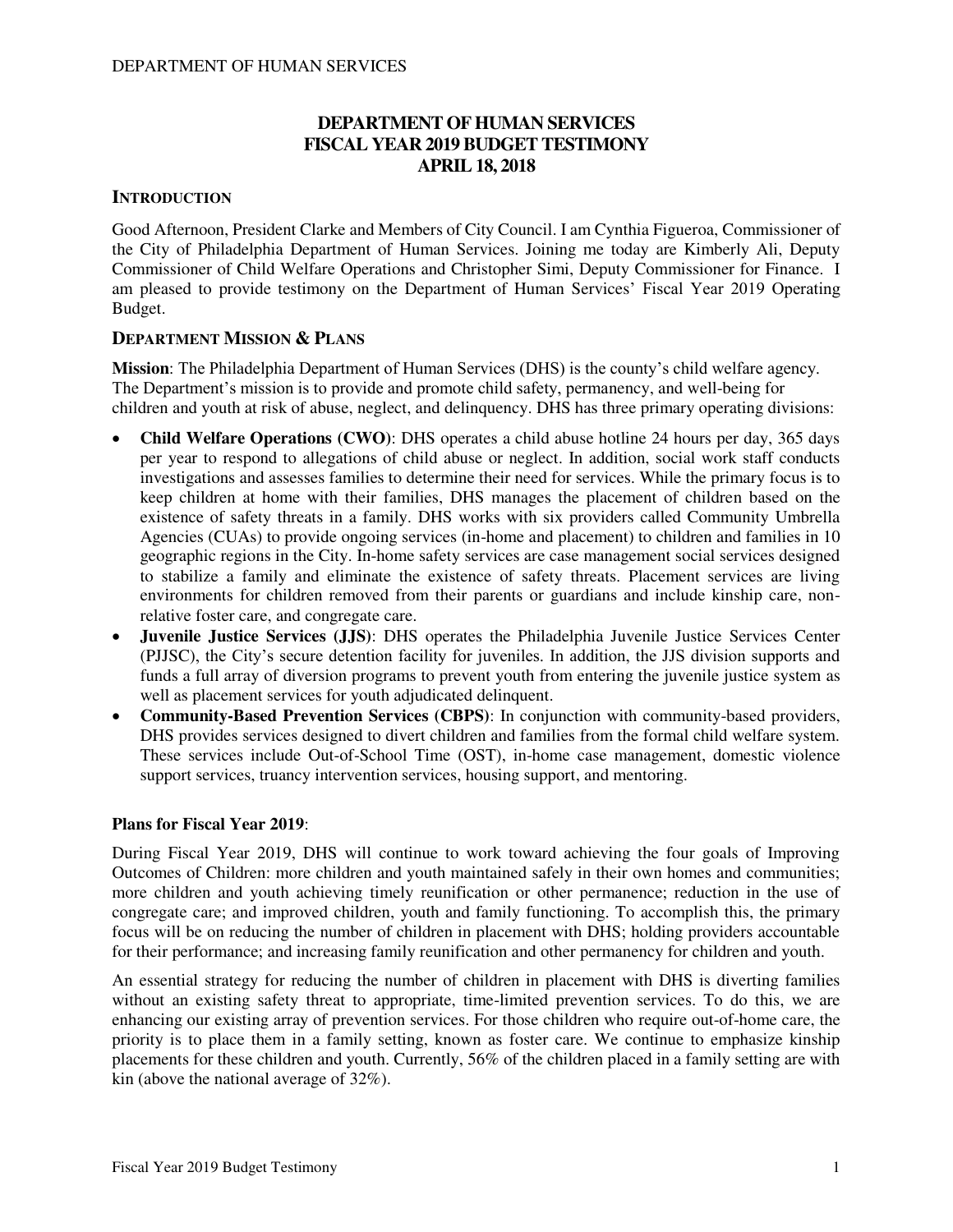Permanency for children and youth is also a critical focus for DHS, with family reunification as the priority. For those children who cannot reunify, we will continue to expedite our work to find permanent families. To do this, we are collaborating with our Community Umbrella Agencies to conduct reviews of cases to identify and eradicate barriers to permanency. Additionally, we are intensifying our efforts to improve our transitional planning for older youth by partnering with advocates and providers in order to decrease the number of youth who age out of the child welfare system without permanency. Key to both foster care and permanency is actively recruiting quality foster parents who are welcoming and affirming and who are willing to provide care for: medically challenged children, older youth, young adults and LGBTQ youth.

Provider accountability is also a priority. We continue to review Community Umbrella Agency performance, using the 2017 CUA Scorecard baseline as indication for growth. I am pleased to share that performance at our six-month mark reflects improvements. All CUAs have improved their performance over the past six months in comparison to the baseline, which was published in Fall 2017. Three CUAs improved their overall performance from Competent (three bells) to Proficient (four bells); four CUAs improved from Unsatisfactory (two bells) to Competent (three bells); two CUAs remained at Competent (3 bells) while experiencing performance improvements in specific domains; and one CUA remained at Unsatisfactory (2 bells) while experiencing substantive improvements in specific domains. In addition, we will be developing tools to measure the performance of DHS operations and will provide future updates as they are available.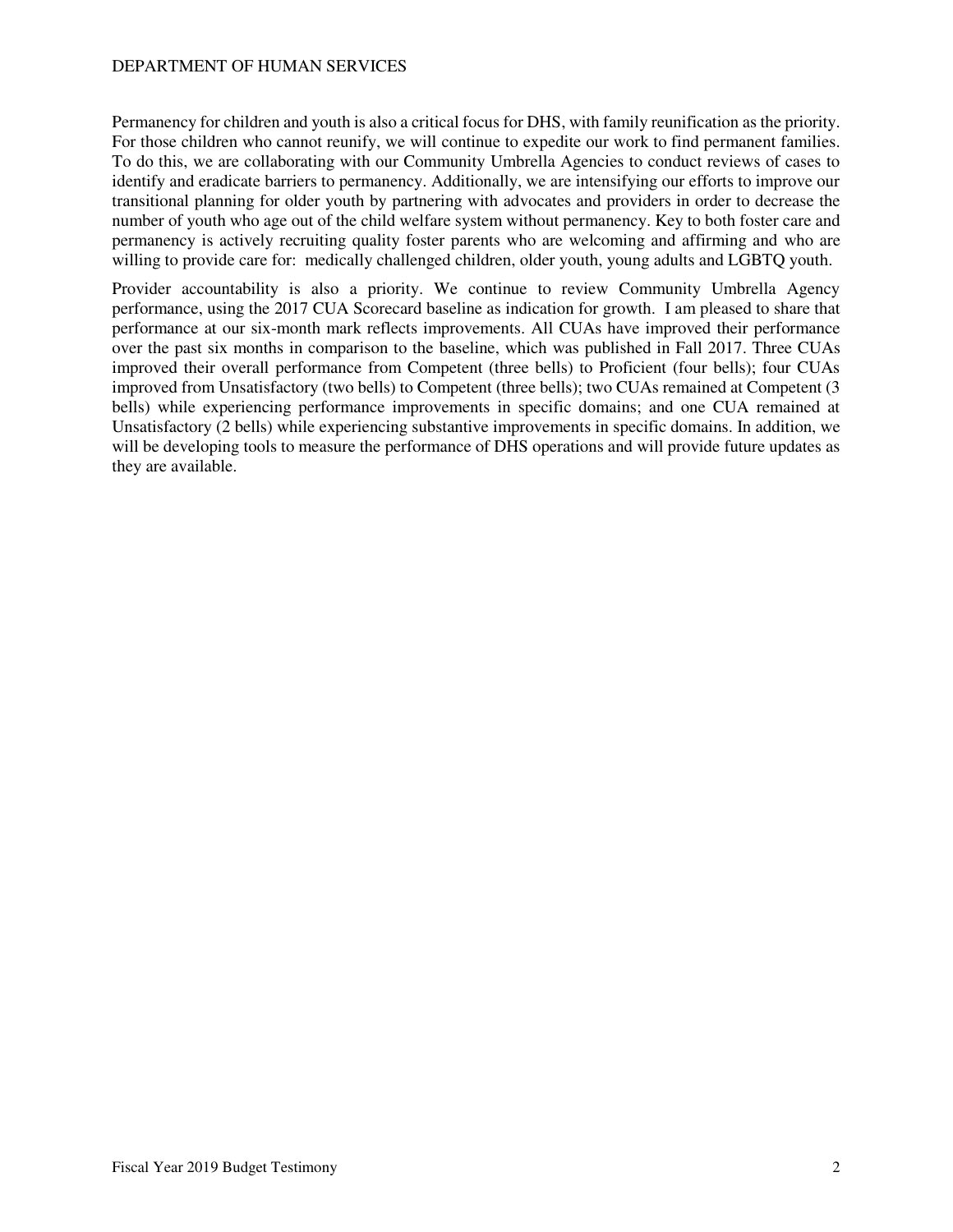# **BUDGET SUMMARY & OTHER BUDGET DRIVERS**

| <b>Staff Demographics Summary (as of December 2017)</b> |           |           |           |           |  |  |  |  |  |
|---------------------------------------------------------|-----------|-----------|-----------|-----------|--|--|--|--|--|
|                                                         | Total     | Minority  | White     | Female    |  |  |  |  |  |
| Number of Full-Time Staff                               | 1.564     | 1,338     | 226       | 1,153     |  |  |  |  |  |
| Number of -Exempt Staff                                 | 27        | 15        | 10        | 19        |  |  |  |  |  |
| Number of Executive Staff (deputy level and above)      | 10        | 7         | 3         | 8         |  |  |  |  |  |
| Average Salary, Full-Time Staff                         | \$55,049  | \$54,419  | \$59,279  | \$55,306  |  |  |  |  |  |
| Average Salary, Exempt Staff                            | \$105,656 | \$113.594 | \$95,000  | \$114,719 |  |  |  |  |  |
| Average Salary, Executive Staff                         | \$124,300 | \$129,714 | \$115,000 | \$127,250 |  |  |  |  |  |
| Median Salary, Full-Time Staff                          | \$59,245  | \$59,245  | \$59,245  | \$59,245  |  |  |  |  |  |
| Median Salary, Exempt Staff                             | \$108,639 | \$110,000 | \$90,000  | \$116,998 |  |  |  |  |  |
| Median Salary, Executive Staff                          | \$122,498 | \$126,000 | \$115,000 | \$127,000 |  |  |  |  |  |

| <b>Employment Levels (as of December 2017)</b>            |                 |          |  |  |  |  |  |
|-----------------------------------------------------------|-----------------|----------|--|--|--|--|--|
|                                                           | <b>Budgeted</b> | Filled   |  |  |  |  |  |
| Number of Full-Time Positions                             | 1,814           | 1,564    |  |  |  |  |  |
| Number of Exempt Positions                                | 29              | 27       |  |  |  |  |  |
| Number of Executive Positions<br>(deputy level and above) | 10              | 10       |  |  |  |  |  |
| Average Salary of All Full-Time<br>Positions              | \$54,920        | \$55,049 |  |  |  |  |  |
| Median Salary of All Full-Time<br>Positions               | \$51,586        | \$59,245 |  |  |  |  |  |

*\*Staff Demographic and Employment Levels data is as of 12/14/17.* 

| <b>GENERAL FUND Financial Summary by Class</b>    |                |                    |                |                    |                |                  |  |  |  |  |
|---------------------------------------------------|----------------|--------------------|----------------|--------------------|----------------|------------------|--|--|--|--|
|                                                   | FY17 Original  | FY17 Actual        | FY18 Original  | FY18 Estimated     | FY19 Proposed  | Difference:      |  |  |  |  |
|                                                   | Appropriations | <b>Obligations</b> | Appropriations | <b>Obligations</b> | Appropriations | <b>FY19-FY18</b> |  |  |  |  |
| Class 100 - Employee Compensation                 | \$23,454,344   | \$26,260,507       | \$30,720,570   | \$30,720,570       | \$27,246,823   | $(\$3,473,747)$  |  |  |  |  |
| Class 200 - Purchase of Services                  | \$78,896,204   | \$75,660,368       | \$77,424,027   | \$76,327,265       | \$82,606,805   | \$6,279,540      |  |  |  |  |
| Class $300/400$ - Materials, Supplies & Equipment | \$868,952      | \$773,089          | \$890,933      | \$1,987,695        | \$2,069,970    | \$82,275         |  |  |  |  |
| Class $500 -$ Contributions, etc.                 |                | \$352,657          | \$0            |                    | \$0            | \$0              |  |  |  |  |
|                                                   | \$103,219,500  | \$103,046,621      | \$109,035,530  | \$109,035,530      | \$111.923.598  | \$2,888,068      |  |  |  |  |

| <b>ALL FUNDS Financial Summary by Class</b>       |                |                    |                |                       |                |                  |  |  |  |  |  |
|---------------------------------------------------|----------------|--------------------|----------------|-----------------------|----------------|------------------|--|--|--|--|--|
|                                                   | FY17 Original  | FY17 Actual        | FY18 Original  | <b>FY18</b> Estimated | FY19 Proposed  | Difference:      |  |  |  |  |  |
|                                                   | Appropriations | <b>Obligations</b> | Appropriations | <b>Obligations</b>    | Appropriations | <b>FY19-FY18</b> |  |  |  |  |  |
| Class 100 - Employee Compensation                 | \$143,433,270  | \$136,549,030      | \$148,726,902  | \$147,776,579         | \$147,346,059  | $(\$430,520)$    |  |  |  |  |  |
| Class 200 - Purchase of Services                  | \$525,042,448  | \$454,344,963      | \$547,510,054  | \$548,516,004         | \$567,091,134  | \$18,575,130     |  |  |  |  |  |
| Class $300/400$ - Materials, Supplies & Equipment | \$2,702,828    | \$2,194,163        | \$2,973,047    | \$5,199,122           | \$5,999,125    | \$800,003        |  |  |  |  |  |
|                                                   | \$671,178,546  | \$593,440,813      | \$699,210,003  | \$701,491,705         | \$720,436,318  | \$18,944,613     |  |  |  |  |  |

| <b>Contracts Summary</b>                                 |               |               |               |               |               |                                  |
|----------------------------------------------------------|---------------|---------------|---------------|---------------|---------------|----------------------------------|
|                                                          | <b>FY13</b>   | <b>FY14</b>   | <b>FY15</b>   | <b>FY16</b>   | <b>FY17</b>   | <b>FY18 YTD</b><br>$(Q1 & Q2)^2$ |
| Total contracts (non-profit and for-profit) <sup>1</sup> | \$388,450,052 | \$403,169,816 | \$411,305,391 | \$402,395,219 | \$378,445,005 | \$404,437,834                    |
| Total for-profit contracts with opportunity to diversify |               |               |               |               |               |                                  |
| spending <sup>2</sup>                                    | \$10,981,264  | \$13,075,473  | \$14,300,883  | \$15,142,552  | \$22,844,712  | \$15,330,904                     |
| Total amount to M/W/DSBE                                 | \$4,134,509   | \$3,880,931   | \$3,993,187   | \$4,564,710   | \$8,680,892   | \$10,550,359                     |
| Participation Rate                                       | 38%           | $30\%$        | 28%           | $30\%$        | 38%           | 69%                              |

<sup>1</sup> Most of DHS' contracts are with non-profit agencies that do not report M/W/DSBE information to OEO.

 $^2$  This number excludes for-profit providers who provide services for which there are no other providers available.<br> $^2$  FY18 numbers are not finalized and show projections based on conformed contract amount between Jul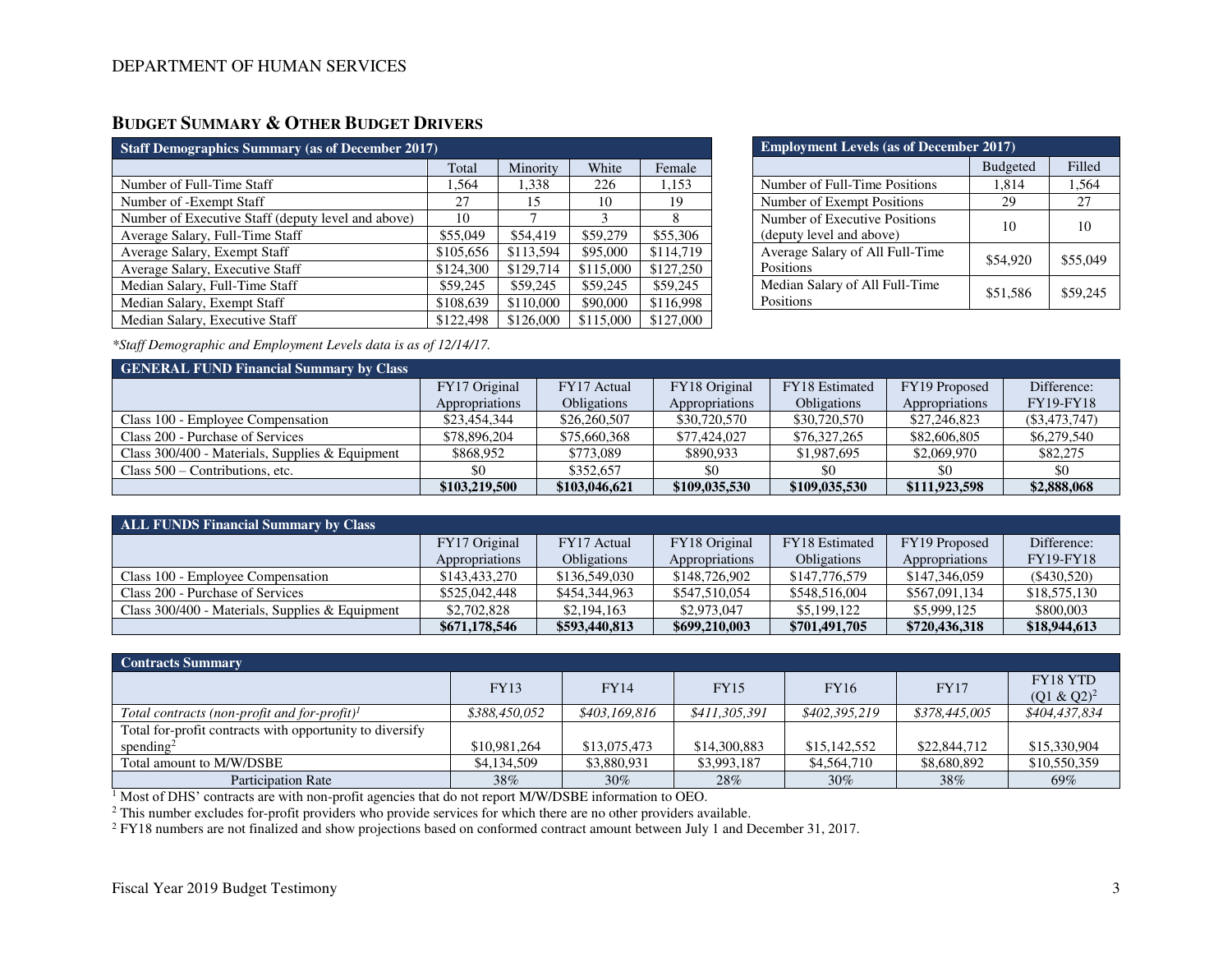| Total M/W/DSBE Contract Participation Goal (Public Works;<br>Services, Supplies & Equipment; and Professional Services<br>combined) |                                           |  |  |  |  |  |  |  |  |
|-------------------------------------------------------------------------------------------------------------------------------------|-------------------------------------------|--|--|--|--|--|--|--|--|
|                                                                                                                                     | <b>FY18</b><br><b>FY19</b><br><b>FY17</b> |  |  |  |  |  |  |  |  |
| M/W/DSBE Contract Participation Goal<br>30%<br>32%<br>33%                                                                           |                                           |  |  |  |  |  |  |  |  |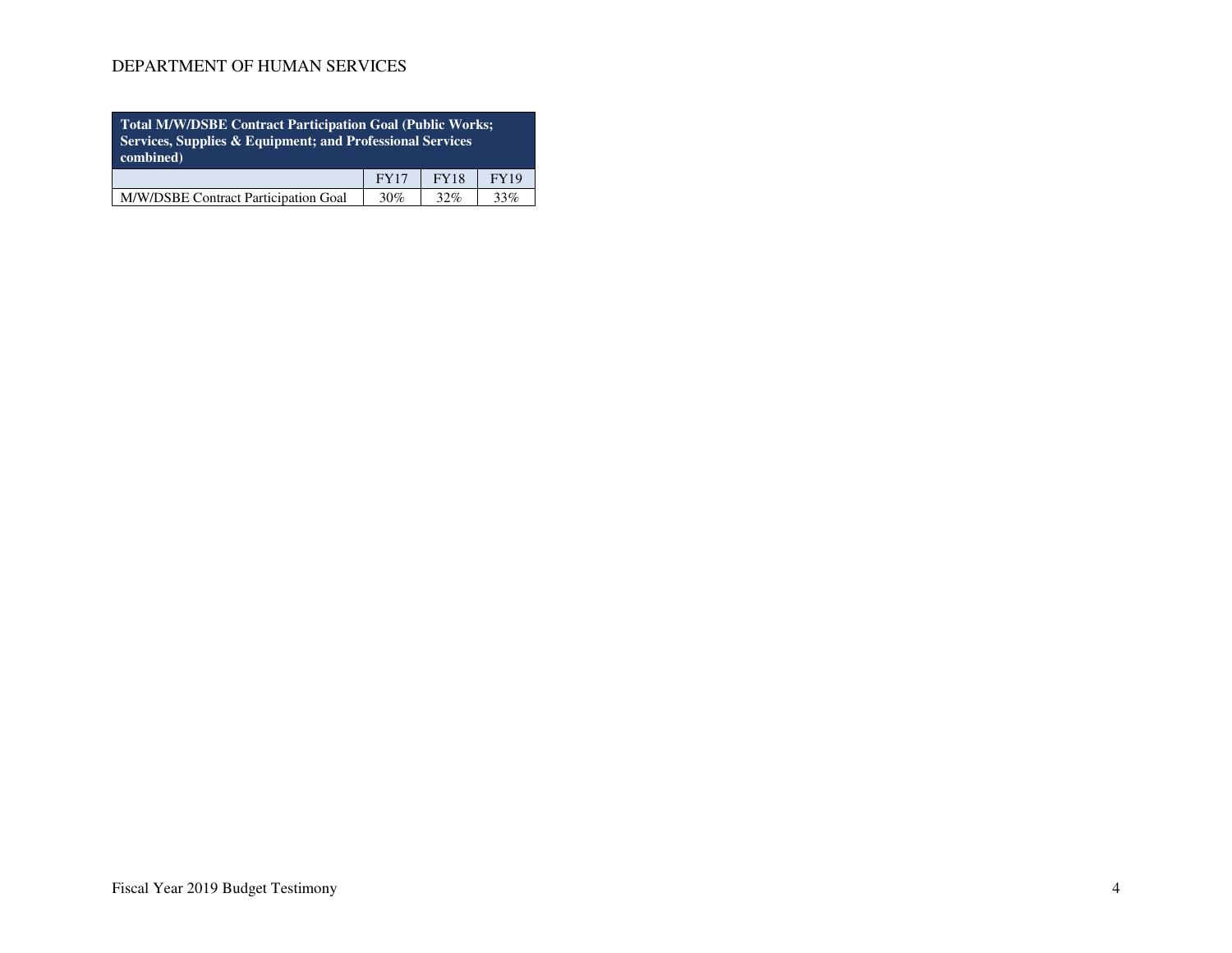# **PROPOSED BUDGET OVERVIEW**

### **Proposed Funding Request**:

The proposed Fiscal Year 2019 DHS combined **General and Grants Fund** budget totals \$720,436,318, an increase of \$18,944,613 over Fiscal Year 2018 estimated obligation levels; \$2,888,068 is from the General Fund, while the remaining \$16,056,545 is a mix of State and Federal grant and reimbursement funding. The increase is primarily driven by continued planned increases in payments to foster parents, increases in CUA liability insurance, increases to administrative rates paid to DHS providers, and additional Family Empowerment Services case managers.

The overall proposed budget includes:

- \$147,346,059, in Class 100, a \$430,520 decrease from FY18. To reduce long standing vacancies, DHS has eliminated a total of 24 positions from its Fiscal Year 2019 budget. This reflects an appropriate level of funding for the staffing needed to provide the department's services.
- \$567,091,134 in Class 200, an \$18,575,130 increase over FY18. This funding makes up the bulk of the department's expenditures and supports a variety of services: prevention programs, foster care, adoption subsidies, and case management provided by community-based partners. The increase is primarily driven by continued planned increases in payments to foster parents, CUA liability insurance, and increases to administrative rates paid to DHS providers.
- \$1,995,704 in Class 300, level funding with FY18. This funding supports materials and supplies, most notably food and clothing at the Philadelphia Juvenile Justice Services Center.
- \$4,003,421 in Class 400, an \$800,003 increase over FY18. This increase is primarily driven by estimated replacement costs of outdated vehicles and equipment.

The proposed Fiscal Year 2019 DHS **General Fund** budget totals \$111,923,598, an increase of \$2,888,068 over Fiscal Year 2018 estimated obligation levels. The increase is primarily driven by continued planned increases in payments to foster parents, increases in CUA liability insurance, increases to administrative rates paid to DHS providers, and additional Family Empowerment Services case managers.

The proposed General Fund budget includes:

- \$27,246,823 in Class 100, a \$3,473,747 decrease from FY18. This reflects an appropriate level of funding for the staffing needed to provide the Department's services, including a decrease in budgeted positions.
- \$82,606,805 in Class 200, a \$6,279,540 increase over FY18. This funding makes up the bulk of the department's expenditures and supports a variety of services—prevention programs, foster care, adoption subsidies, and case management provided by community-based partners. The increase is primarily driven by continued planned increases in payments to foster parents, CUA liability insurance, and increases to administrative rates paid to DHS providers.
- \$623,763 in Class 300, representing a \$108,675 decrease over FY18. This funding has been repurposed to support an anticipated increase in Class 400 costs in FY19.
- \$1,446,207 in Class 400, representing an increase of \$190,950 over FY18. This increase is primarily driven by estimated replacement costs of outdated vehicles and equipment.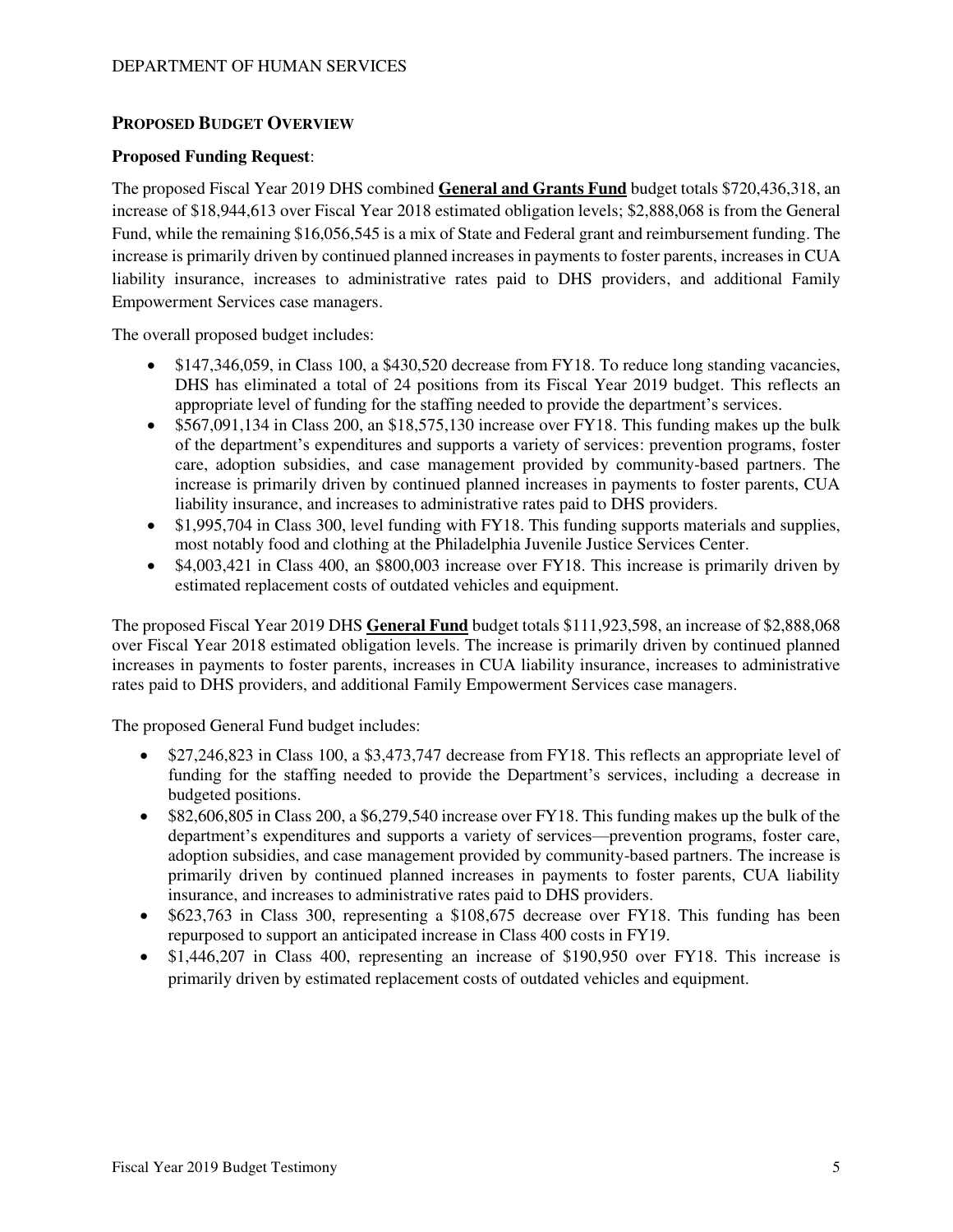# **STAFFING LEVELS**

The department is requesting 1,790 budgeted (All Funds) positions for FY19, a decrease of 24 positions over FY18.

The decrease is attributed to an effort to better align the number of Department of Human Services-funded positions to the number of filled positions. The reduced positions represent a reflection of long-standing vacancies that the department has been unable to fill over time. An increase in overall hiring within the department has already led to growth in staffing levels during FY18.

| New Hires (from 7/1/2017 to December 2017) |                                     |         |                   |          |  |  |  |  |  |
|--------------------------------------------|-------------------------------------|---------|-------------------|----------|--|--|--|--|--|
|                                            | <b>Total Number</b><br>of New Hires | Spanish | Chinese-<br>Hakka | Mandarin |  |  |  |  |  |
| <b>Black or African</b><br>American        | 28                                  |         |                   |          |  |  |  |  |  |
| Asian                                      | 3                                   |         |                   |          |  |  |  |  |  |
| Hispanic or Latino                         |                                     | 3       |                   |          |  |  |  |  |  |
| White                                      | q                                   |         |                   |          |  |  |  |  |  |
| Other                                      | 3                                   |         |                   |          |  |  |  |  |  |
| Total                                      | 47                                  |         |                   |          |  |  |  |  |  |

# **NEW HIRES**

Since December 2017, DHS has hired an additional 29 new employees: 24 who identify as Black or African-American, 1 who identifies as Asian, 1 who identifies as Hispanic or Latino, and 3 who identify as White. Of these new hires, 1 Black or African-American employee speaks Cree, 1 Black or African-American employee speaks Haitian, and 1 Asian employee speaks Cantonese.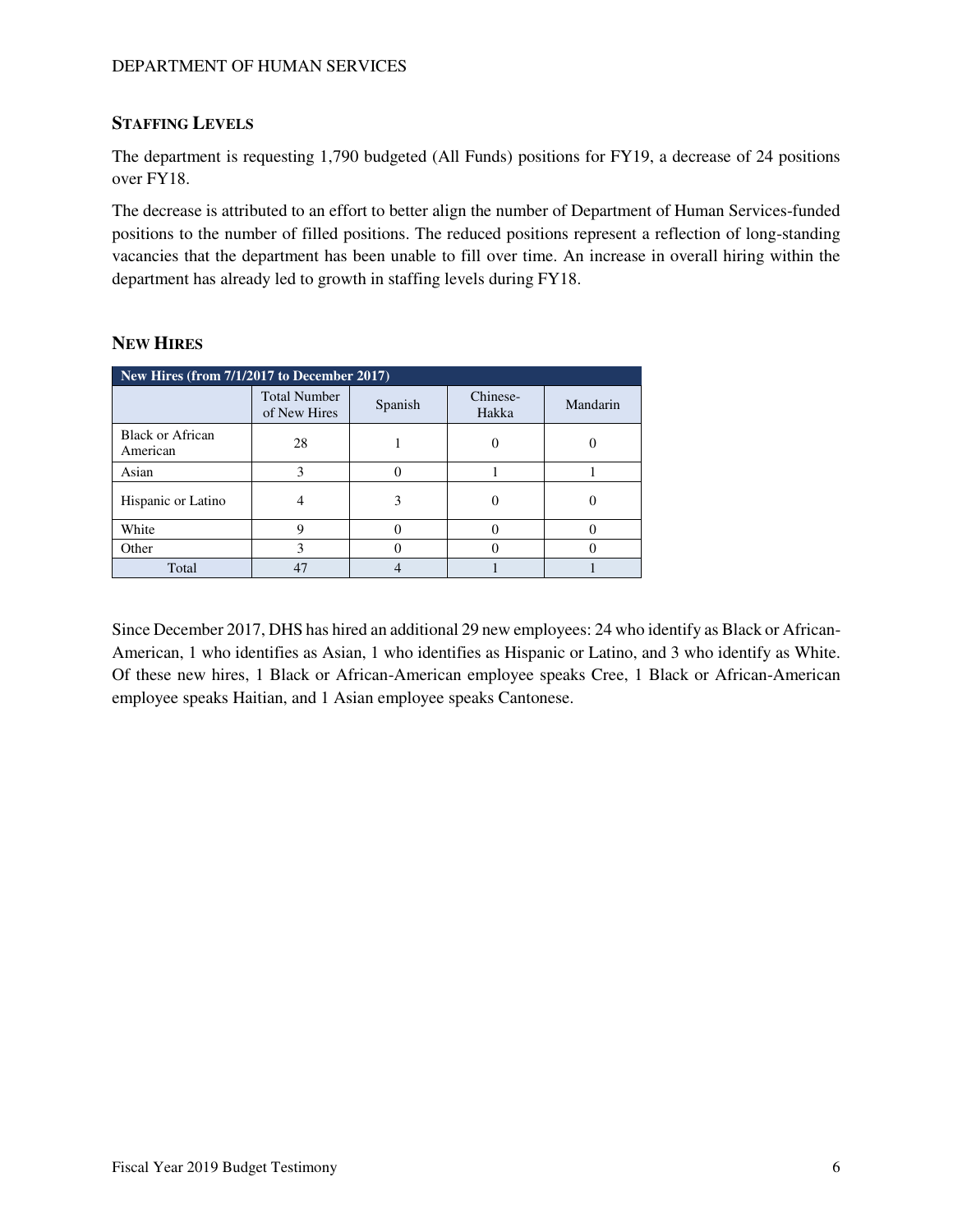#### **PERFORMANCE, CHALLENGES, AND INITIATIVES**

| <b>FY19 Performance Measures</b>                                                                                                                      |        |             |               |                         |
|-------------------------------------------------------------------------------------------------------------------------------------------------------|--------|-------------|---------------|-------------------------|
|                                                                                                                                                       | FY17   | FY18 YTD    | <b>FY18</b>   | <b>FY19</b>             |
| Measure                                                                                                                                               | Actual | $(Q1 + Q2)$ | Target        | Target                  |
| Dependent placement population (as of the last day of the quarter)                                                                                    | 6,095  | 6,010       | $\leq 6,095$  | $\leq$ FY18<br>year-end |
| Percent of Child Protective Services (CPS) investigations that<br>were determined within 60 days <sup>1</sup>                                         | 98.2%  | 98.9%       | $\geq 98.0\%$ | $\geq 98.0\%$           |
| Percent of General Protective Services (GPS) investigations that<br>were determined within 60 days <sup>2</sup>                                       | 64.9%  | 70.0%       | $\geq 80.0\%$ | $\geq 80.0\%$           |
| Percent of children who enter an out-of-home placement from in-<br>home services (cumulative) $3$                                                     | 8.9%   | 5.6%        | $\leq 9.0\%$  | $\leq 9.0\%$            |
| Percent of children in out-of-home placement who achieved<br>permanency out of all children in placement in a given year<br>(cumulative) <sup>4</sup> | 23.7%  | 13.2%       | 28.0%         | 28.0%                   |
| Percent of dependent placement population in Congregate Care (as<br>of the last day of the quarter)                                                   | 12.9%  | 11.9%       | $\leq 13.0\%$ | $\leq 13.0\%$           |
| Percent of dependent placement population in Kinship Care (as of<br>the last day of the quarter) <sup>5</sup>                                         | 46.2%  | 46.6%       | 48.0%         | 48.0%                   |
| Percent of dependent placement population in care more than two<br>years (as of the last day of the quarter) $6$                                      | 34.9%  | 37.4%       | $\leq 32.0\%$ | $\leq 32.0\%$           |
| Average daily number of youth in detention at the Philadelphia<br>Juvenile Justice Services Center (PJJSC) <sup>7</sup>                               | 115.7  | 141.1       | $\leq 115.0$  | $\leq 115.0$            |

*<sup>1</sup>This is reported on a one-quarter lag, as DHS needs to account for the 60-day window. FY18 year-to-date data provided is for FY18 Q1 only. CPS investigations are conducted pursuant to state law in order to determine whether abuse or neglect occurred. By law, CPS investigations not determined in 60 days can be unfounded automatically. Increases in the number of investigations staff and vigilant use of data to track investigation timeliness has helped DHS achieve a timeliness rate above 98%.* 

*<sup>2</sup> This is reported on a one-quarter lag, as DHS needs to account for the 60-day window. FY18 year-to-date data provided is for FY18 Q1 only. GPS investigations are assessments conducted to determine if a family is in need of child welfare services to prevent abuse or neglect, to stabilize family, and to safeguard a child's well-being and development. The department is working on multiple fronts to improve the completion of GPS reports within 60 days. Some of these efforts include adding staff to Intake and Investigations, making training upgrades, and creating specialty screening units to enable safe diversion of reports to community-based services when there are no safety threats. The original target of 80% is undergoing an internal review because it is not based on the research literature or on state standards for GPS completion. DHS continues to increase the GPS percentage.* 

*3 This is a cumulative measure. It takes into account activity for the entire fiscal year up to the last day of the quarter being reported. The FY18 Q2 rate is slightly below that of FY17 Q2 and DHS expects that the progression in the rate of step-ups for the remainder of FY18 will be similar to that of FY16 and FY17.* 

*4 This is a cumulative measure. It takes into account activity for the entire fiscal year up to the last day of the quarter being reported. The rate is calculated by dividing the number of children in placement during the year to date who achieved permanency by the total number of children in placement during the year. Children in care for fewer than eight days are excluded. Permanencies are generally finalized later in the fiscal year.* 

 $<sup>5</sup>$  While this looks to be trending upward, there is variability from quarter to quarter. As with other measures, DHS is conducting an internal</sup> *review to determine research-based or state standards for this measure.* 

*6 The percentage of children in placement longer than two years continues to grow. DHS is working with all stakeholders to identify and rectify delays in the adoptions process. The addition of new legal staff in FY18 is expected to assist with this increasing demand.* 

<sup>7</sup> DHS is responsible for running this secure detention facility and maintaining state-mandated staffing levels. The average daily population at *JJSC for FY18 Q1 is significantly higher than the same period in FY17. While it is known that the increase is due primarily to an increase in the length of stay, DHS is looking more closely at determining the reasons behind the longer stays.*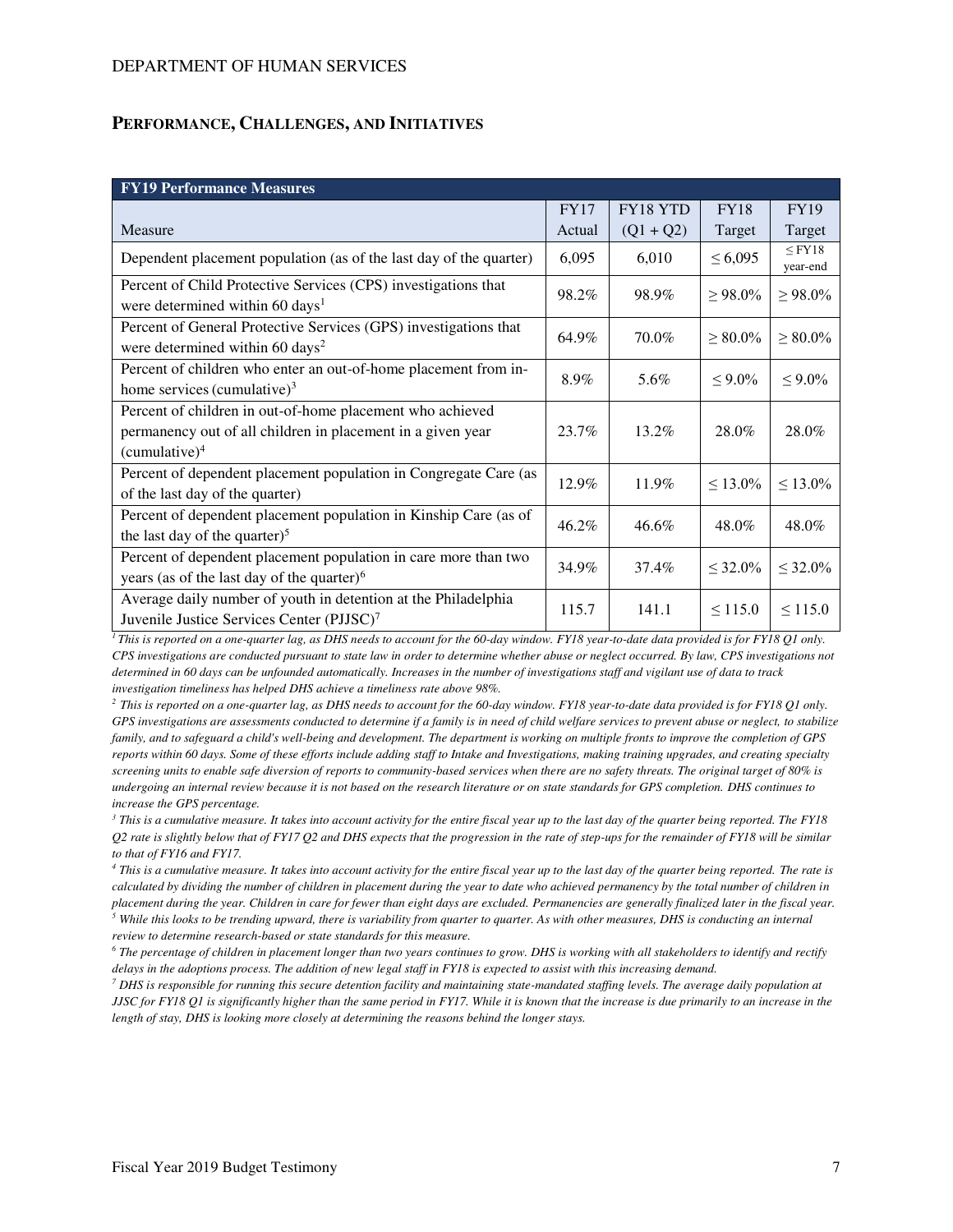### **OTHER BUDGETARY IMPACTS**

### **Federal**

The proposed budget includes approximately \$150.1M in federal funding, made up of the following components:

- 1) \$26.0M in TANF (primarily used for Out of School Time programming);
- 2) \$118.0M in Title IV-E (for income-eligible children and youth in placement, adopted, or with permanent legal custodianship);
- 3) \$3.5M in Title XX (supports child protective services); and
- 4) \$2.6M in Title IV-B (a small but flexible child welfare-related allocation).

### **State**

DHS's proposed budget assumes \$386.2M in State funding, primarily through Act 148. This funding is applied to all of the services DHS provides, including prevention, placements, juvenile justice expenses, and administrative functions. Services provided by DHS are legislatively required to address a demonstrated need through the State's annual Needs Based Plan and Budget process. The funding is received on a reimbursement rate basis that varies based on the type of service rendered.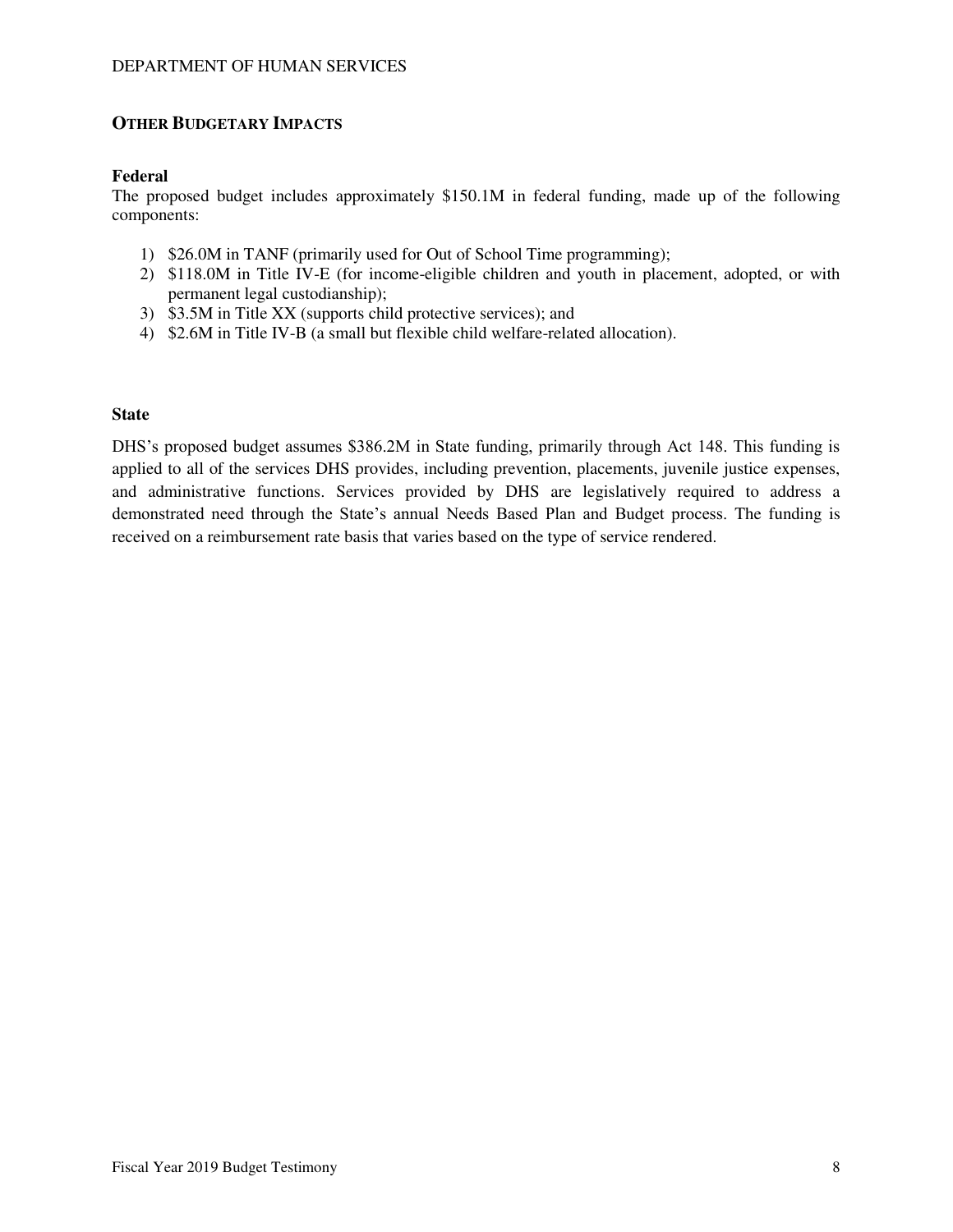# **CONTRACTING EXPERIENCE**

|                                             | M/W/DSBE Participation on Large Professional Services Contracts |                                 |                             |                                  |                                     |                                                 |                                          |                                           |                                                   |                                                                                                                        |                                                          |
|---------------------------------------------|-----------------------------------------------------------------|---------------------------------|-----------------------------|----------------------------------|-------------------------------------|-------------------------------------------------|------------------------------------------|-------------------------------------------|---------------------------------------------------|------------------------------------------------------------------------------------------------------------------------|----------------------------------------------------------|
|                                             | Top Five Largest Contracts, FY18                                |                                 |                             |                                  |                                     |                                                 |                                          |                                           |                                                   |                                                                                                                        |                                                          |
| Vendor<br>Name                              | Service<br>Provided                                             | Dollar<br>Amount of<br>Contract | <b>RFP</b><br>Issue<br>Date | Contract<br><b>Start</b><br>Date | Ranges in<br><b>RFP</b>             | $%$ of<br>M/W/DSBE<br>Participation<br>Achieved | \$ Value of<br>M/W/DSBE<br>Participation | Total $%$<br>Participation<br>- All DSBEs | Total \$<br>Value<br>Participation<br>- All DSBEs | Local<br><b>Business</b><br>(principal<br>place of<br>business<br>located<br>within<br>City<br>limits)<br> yes <br>no1 | Waiver for<br>Living Wage<br>Compliance?<br>[yes $/$ no] |
|                                             |                                                                 |                                 |                             |                                  | MBE: 30%                            | $9\%$                                           | \$906,270                                |                                           |                                                   |                                                                                                                        |                                                          |
| <b>VisionQuest</b><br>National <sup>1</sup> | Placement                                                       | \$9,666,819                     | 4/21/2016                   | 7/1/2016                         | WBE: 30%                            | $0\%$                                           | \$1,800                                  | $9\%$                                     | \$908,070                                         | N <sub>0</sub>                                                                                                         | $Yes - 3/17/18$                                          |
|                                             |                                                                 |                                 |                             |                                  | DSBE: 0%                            | $0\%$                                           | \$0                                      |                                           |                                                   |                                                                                                                        |                                                          |
| Mid<br>Atlantic                             |                                                                 |                                 |                             |                                  | MBE: 30%                            | $0\%$                                           | \$0                                      |                                           |                                                   |                                                                                                                        |                                                          |
| Youth<br>Services                           | Placement                                                       | \$8,299,198                     | 4/21/2016                   | 7/1/2016                         | WBE: 30%                            | 0.3%                                            | \$22,376                                 | $0\%$                                     | \$22,376                                          | N <sub>0</sub>                                                                                                         | N <sub>o</sub>                                           |
| Corp <sup>1</sup>                           |                                                                 |                                 |                             |                                  | <b>DSBE: 0%</b>                     | $0\%$                                           | \$0                                      |                                           |                                                   |                                                                                                                        |                                                          |
| ABS Lincs.<br>VA <sup>1</sup>               | Placement                                                       | \$4,644,560                     | 4/4/2016                    | 7/2/2016                         | MBE: 30%<br>WBE: 30%<br>DSBE: $0\%$ | 2%<br>$1\%$<br>$0\%$                            | \$77,748<br>\$42,656<br>\$0              | 3%                                        | \$120,404                                         | Yes                                                                                                                    | N <sub>o</sub>                                           |
|                                             | Staff                                                           |                                 |                             |                                  | MBE: 30%                            | 100%                                            | \$2,773,632                              |                                           |                                                   |                                                                                                                        |                                                          |
| <b>Future Net</b>                           | Augmentation                                                    | \$2,773,632                     | 7/21/2016                   | 9/1/2016                         | WBE: 30%                            | $0\%$                                           | \$0                                      | 100%                                      | \$2,773,632                                       | Yes                                                                                                                    | N <sub>o</sub>                                           |
|                                             |                                                                 |                                 |                             |                                  | DSBE: 0%                            | $0\%$                                           | \$0                                      |                                           |                                                   |                                                                                                                        |                                                          |
| Resilient                                   | <b>Staff</b>                                                    |                                 |                             |                                  | MBE: 30%                            | 100%                                            | \$2,435,510                              |                                           |                                                   |                                                                                                                        |                                                          |
| <b>Business</b>                             | Augmentation                                                    | \$2,435,510                     | 5/3/2016                    | 7/1/2016                         | WBE: 30%                            | $0\%$                                           | \$0                                      | 100%                                      | \$2,435,510                                       | N <sub>o</sub>                                                                                                         | N <sub>o</sub>                                           |
| Solutions                                   |                                                                 |                                 |                             |                                  | DSBE: $0\%$                         | $0\%$                                           | \$0                                      |                                           |                                                   |                                                                                                                        |                                                          |

<sup>1</sup> Figures listed show contract amounts, which differ from actual payments given the nature of per diem foster/congregate care contracts. At the beginning of each fiscal year, DHS uses prior year utilization actuals for each provider to estimate a total number of days of care and their associated costs that will be needed. As the needs of DHS' population and departmental goals and practices change, providers may be more or less utilized than initially projected.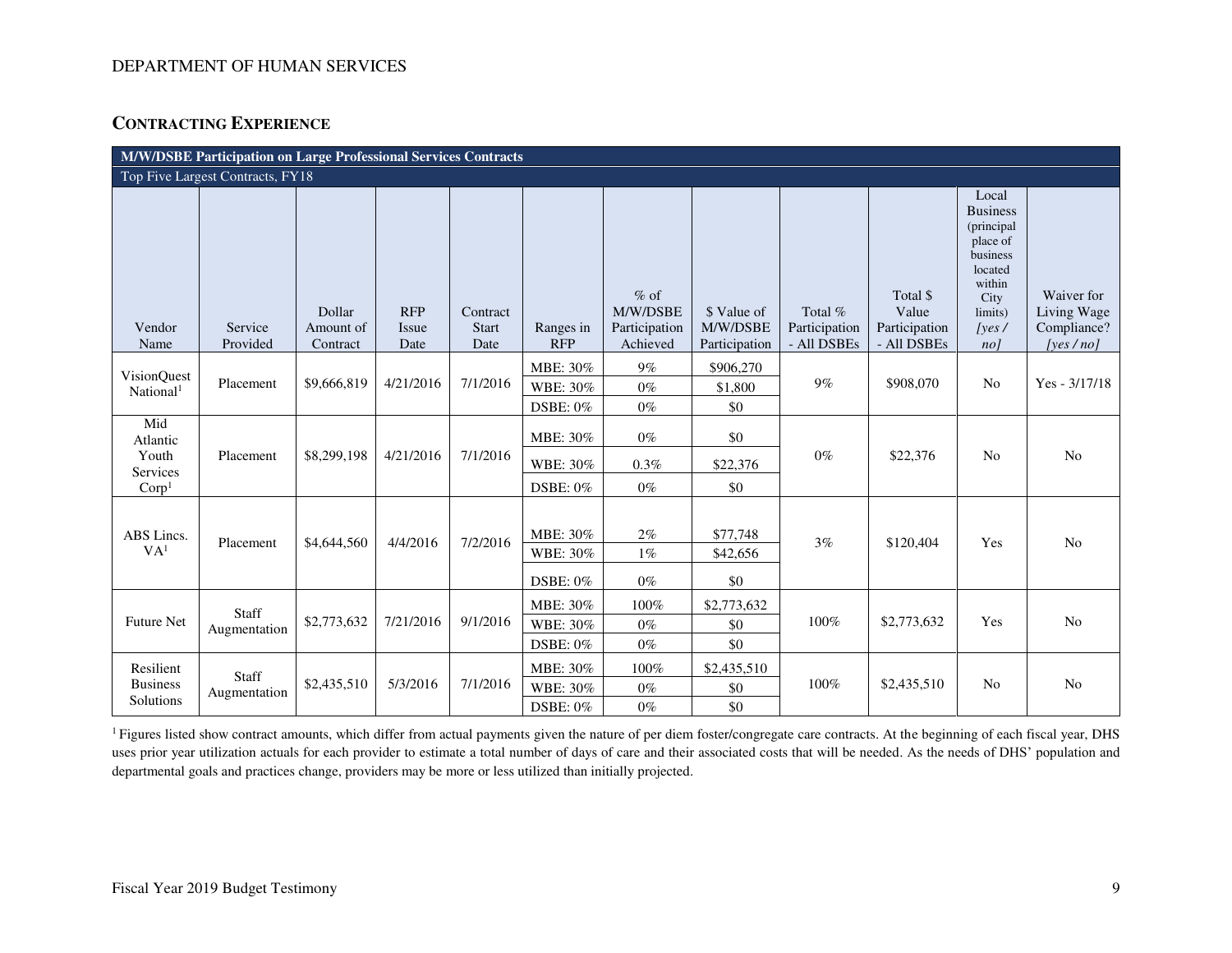| Vendor<br>Name                               | Service<br>Provided | <b>FY18</b><br>Projected<br>Actual<br><b>Spending</b> | <b>RFP</b> Issue<br>Date | Contract<br><b>Start Date</b> | Ranges in<br><b>RFP</b>             | $%$ of<br>M/W/DSBE<br>Participation<br>Achieved | \$ Value of<br>M/W/DSBE<br>Participation | Total $%$<br>Participation<br>- All DSBEs | Total \$<br>Value<br>Participation<br>- All DSBEs | Local<br><b>Business</b><br>(principal<br>place of<br>business<br>located<br>within City<br>limits)<br>[yes $/no$ ] | Waiver for<br>Living Wage<br>Compliance?<br>[yes $/no$ ] |
|----------------------------------------------|---------------------|-------------------------------------------------------|--------------------------|-------------------------------|-------------------------------------|-------------------------------------------------|------------------------------------------|-------------------------------------------|---------------------------------------------------|---------------------------------------------------------------------------------------------------------------------|----------------------------------------------------------|
| <b>VisionQuest</b><br>National               | Placement           | \$4,152,661                                           | 4/21/2016                | 7/1/2016                      | MBE: 30%<br>WBE: 30%<br>DSBE: $0\%$ | 22%<br>$0\%$<br>$0\%$                           | \$906,270<br>\$1,800<br>\$0              | 22%                                       | \$908,070                                         | N <sub>0</sub>                                                                                                      | $Yes - 3/17/18$                                          |
| Mid<br>Atlantic<br>Youth<br>Services<br>Corp | Placement           | \$6,780,756                                           | 4/21/2016                | 7/1/2016                      | MBE: 30%<br>WBE: 30%<br>DSBE: $0\%$ | $0\%$<br>$0.3\%$<br>$0\%$                       | \$0<br>\$22,376<br>\$0                   | $0\%$                                     | \$22,376                                          | N <sub>0</sub>                                                                                                      | N <sub>0</sub>                                           |
| ABS Lincs.<br>VA                             | Placement           | \$572,804                                             | 4/4/2016                 | 7/2/2016                      | MBE: 30%<br>WBE: 30%<br>DSBE: $0\%$ | 14%<br>7%<br>$0\%$                              | \$77,748<br>\$42,656<br>\$0              | 21%                                       | \$120,404                                         | Yes                                                                                                                 | N <sub>o</sub>                                           |

A chart showing updated FY18 spending estimates for these providers is below: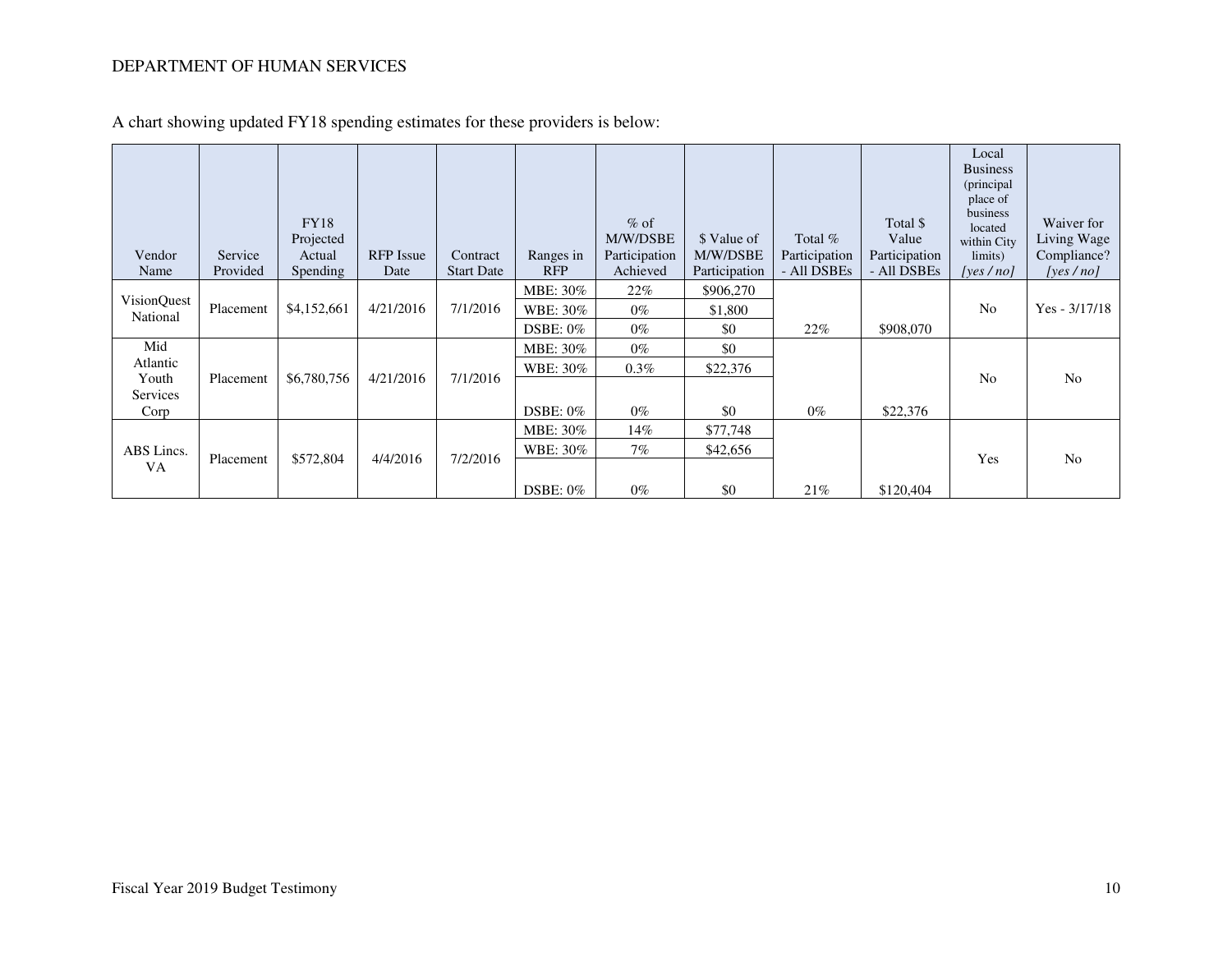# **CONTRACTING EXPERIENCE – NON-PROFIT DETAIL**

| <b>Non-Profit Vendor Demographics</b>                |              |          |  |
|------------------------------------------------------|--------------|----------|--|
| Public Health Management Corp                        | Minority %   | Female % |  |
| Workforce                                            | 68%          | 78%      |  |
| Executive                                            | 52%          | 75%      |  |
| Board                                                | 50%          | 39%      |  |
| <b>Catholic Social Services</b>                      | Minority %   | Female % |  |
| Workforce                                            | 59%          | 59%      |  |
| Executive                                            | 25%          | 50%      |  |
| Board                                                | 24%          | 29%      |  |
| George Jr. Republic                                  | Minority %   | Female % |  |
| Workforce                                            | 20%          | 35%      |  |
| Executive                                            | $4\%$        | 46%      |  |
| Board                                                | 14%          | 36%      |  |
| Turning Points for Children<br>(formerly Wordsworth) | Minority $%$ | Female % |  |
| Workforce                                            | 68%          | 77%      |  |
| Executive                                            | 60%          | 40%      |  |
| Board                                                | 41%          | 41%      |  |
| A Second Chance                                      | Minority %   | Female % |  |
| Workforce                                            | 87%          | 69%      |  |
| Executive                                            | 65%          | 65%      |  |
| Board                                                | 78%          | 56%      |  |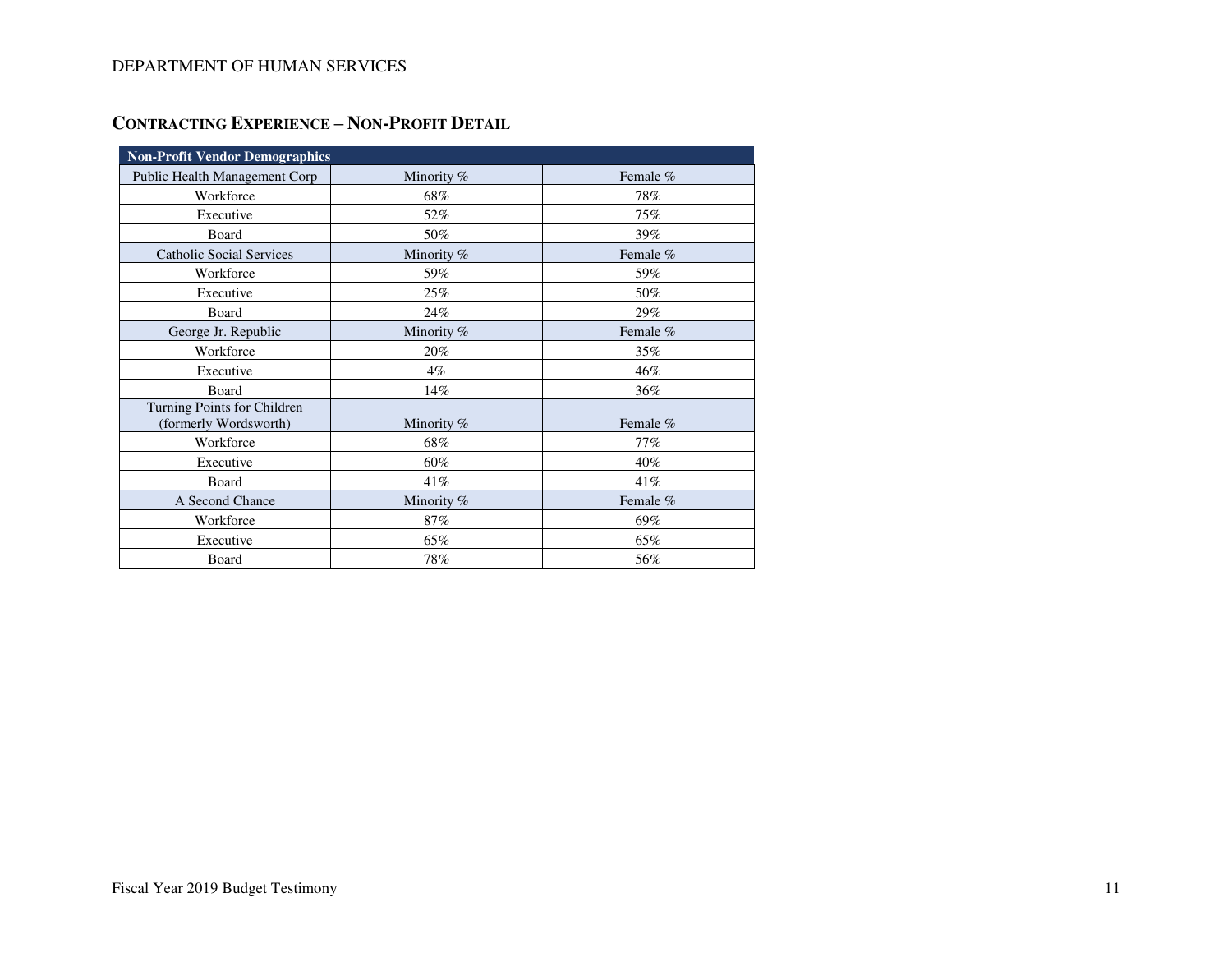# **EMPLOYEE DATA**

| <b>Staff Demographics (as of December 2017)</b> |                        |           |                      |                        |                |  |  |  |
|-------------------------------------------------|------------------------|-----------|----------------------|------------------------|----------------|--|--|--|
|                                                 | <b>Full-Time Staff</b> |           |                      | <b>Executive Staff</b> |                |  |  |  |
|                                                 | Male                   | Female    |                      | Male                   | Female         |  |  |  |
|                                                 | African-               | African-  |                      | African-               | African-       |  |  |  |
|                                                 | American               | American  |                      | American               | American       |  |  |  |
| Total                                           | 291                    | 924       | Total                | 1                      | $\overline{c}$ |  |  |  |
| % of Total                                      | 19%                    | 59%       | % of Total           | 10%                    | 20%            |  |  |  |
| Average Salary                                  | \$52,490               | \$54,507  | Average Salary       | \$110,000              | \$123,498      |  |  |  |
| <b>Median Salary</b>                            | \$50,466               | \$59,245  | Median Salary        | \$110,000              | \$123,498      |  |  |  |
|                                                 | White                  | White     |                      | White                  | White          |  |  |  |
| Total                                           | 82                     | 141       | Total                | 1                      | $\overline{c}$ |  |  |  |
| % of Total                                      | 5%                     | 9%        | % of Total           | 10%                    | 20%            |  |  |  |
| Average Salary                                  | \$59,359               | \$58,111  | Average Salary       | \$115,000              | \$110,000      |  |  |  |
| Median Salary                                   | \$59,245               | \$59,245  | Median Salary        | \$115,000              | \$110,000      |  |  |  |
|                                                 | Hispanic               | Hispanic  |                      | Hispanic               | Hispanic       |  |  |  |
| Total                                           | 16                     | 47        | Total                | $\theta$               | 3              |  |  |  |
| % of Total                                      | $1\%$                  | 3%        | % of Total           | $0\%$                  | 30%            |  |  |  |
| Average Salary                                  | \$57,470               | \$52,011  | Average Salary       | \$0                    | \$145,333      |  |  |  |
| <b>Median Salary</b>                            | \$59,245               | \$51,213  | <b>Median Salary</b> | \$0                    | \$130,000      |  |  |  |
|                                                 | Asian                  | Asian     |                      | Asian                  | Asian          |  |  |  |
| Total                                           | 14                     | 15        | Total                | $\mathbf{0}$           | 1              |  |  |  |
| % of Total                                      | $1\%$                  | $1\%$     | % of Total           | $0\%$                  | 10%            |  |  |  |
| Average Salary                                  | \$54,929               | \$56,571  | Average Salary       | \$0                    | \$115,000      |  |  |  |
| <b>Median Salary</b>                            | \$56,334               | \$59,245  | Median Salary        | \$0                    | \$115,000      |  |  |  |
|                                                 | Other                  | Other     |                      | Other                  | Other          |  |  |  |
| Total                                           | 6                      | 18        | Total                | $\theta$               | $\overline{0}$ |  |  |  |
| % of Total                                      | $0\%$                  | $1\%$     | % of Total           | $0\%$                  | $0\%$          |  |  |  |
| Average Salary                                  | \$68,504               | \$51,057  | Average Salary       | \$0                    | \$0            |  |  |  |
| <b>Median Salary</b>                            | \$59,245               | \$44,680  | Median Salary        | \$0                    | \$0            |  |  |  |
|                                                 | Bilingual              | Bilingual |                      | <b>Bilingual</b>       | Bilingual      |  |  |  |
| Total                                           | 28                     | 55        | Total                | $\overline{0}$         | 3              |  |  |  |
| % of Total                                      | 2%                     | 4%        | % of Total           | $0\%$                  | 30%            |  |  |  |
| Average Salary                                  | \$58,574               | \$55,435  | Average Salary       | \$0                    | \$145,333      |  |  |  |
| <b>Median Salary</b>                            | \$59,245               | \$59,245  | <b>Median Salary</b> | \$0                    | \$130,000      |  |  |  |
|                                                 | Male                   | Female    |                      | Male                   | Female         |  |  |  |
| Total                                           | 409                    | 1145      | Total                | 2                      | 8              |  |  |  |
| % of Total                                      | $26\%$                 | 74%       | % of Total           | $20\%$                 | $80\%$         |  |  |  |
| Average Salary                                  | \$54,314               | \$55,306  | Average Salary       | \$112,500              | \$127,250      |  |  |  |
| Median Salary                                   | \$54,580               | \$59,245  | Median Salary        | \$112,500              | \$127,000      |  |  |  |